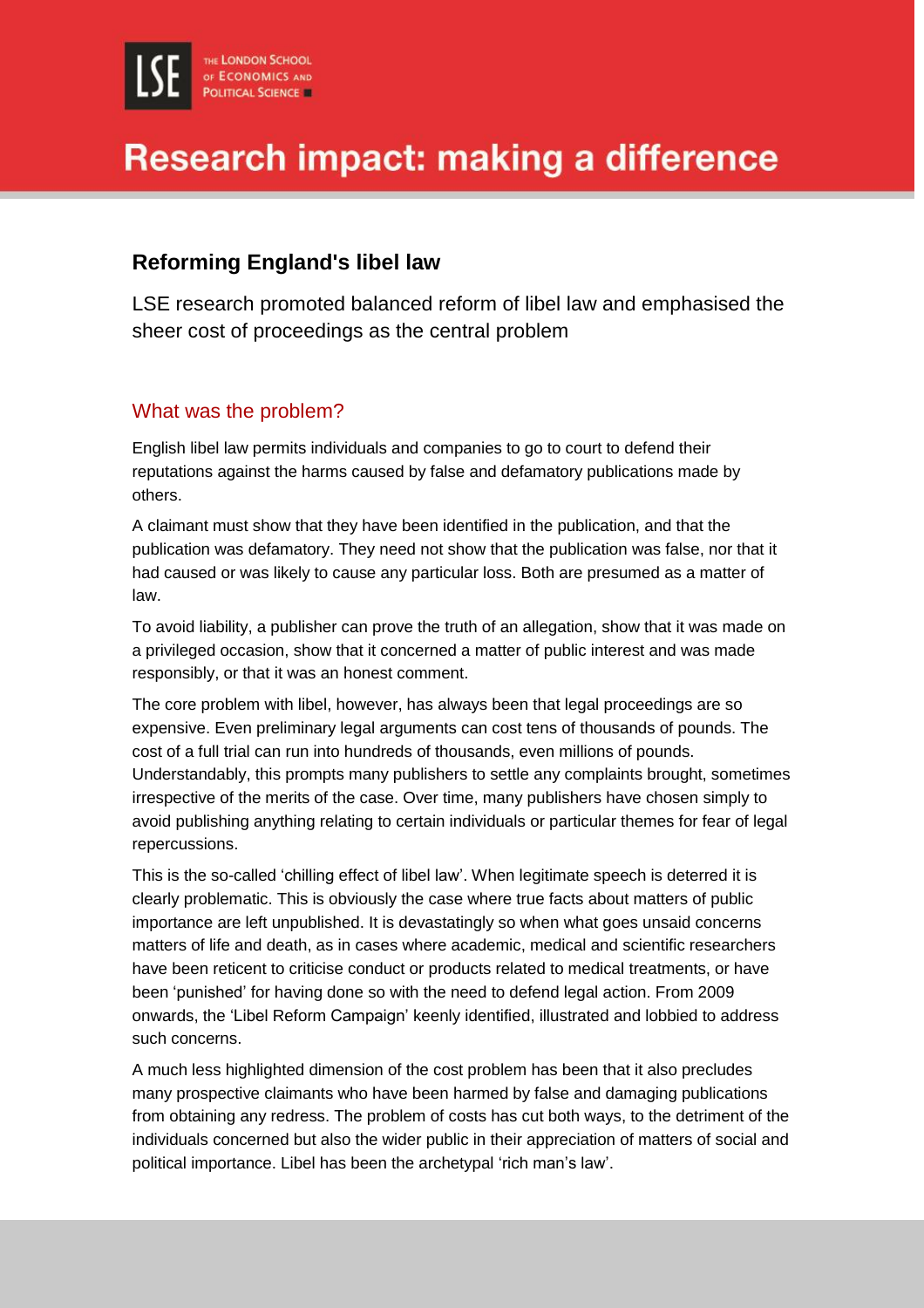The Defamation Act 2013 was passed by Parliament in the hope of addressing these problems. It is not yet clear whether the Act will achieve its aim. Moreover, the equivalent law in Northern Ireland has been left untouched as politicians there failed to extend the 2013 Act to apply in that jurisdiction.

#### What did we do?

Research by LSE Associate Professor of Law Andrew Scott emphasised that libel laws comprise a balance between sometimes competing interests: the expression rights of publishers, the reputation rights of private citizens, and the wider social interests in freedom of expression and the accuracy of individual and corporate reputations. While concurring that freedom of expression is vital to a democratic polity, with Professor Alastair Mullis (Leeds) he warned against aggrandising that interest above others in Something Rotten (2009a), The Swing of the Pendulum (2012), and Gatley on Libel and Slander (2013).

He found that reform of libel law should focus less on amending the substantive law and more on the problem of cost and process. Scott proposed reforms that reflected insights drawn from social psychology, political philosophy and human rights law.

In particular, he identified the 'single meaning rule' – which requires the court to select one interpretation only from the range of possible meanings of a publication – as a driver of complexity and hence of cost, and recommended the introduction of 'discursive remedies' – corrections, retractions, rights of reply – as opposed to damages (Ceci N'est Pas Une Pipe (2014)).

Scott and Mullis also researched particular reform options (Tilting at Windmills (2014)). They warned that the proposed 'single publication rule' – which treats online publication as occurring only on the first day a piece is uploaded, leaving one year for any challenge to be brought – may fail adequately to protect reputation. Instead they recommended an alternative defence of 'non-culpable republication', which would apply from one year after the initial publication if the publisher highlighted that the accuracy of the publication had been challenged. They also assessed the proposal for a new defence of publication on a matter of public interest that became section 4 of the 2013 Act, finding that it would achieve a lawful balance between reputation and expression.

Scott was elected as an Academic Fellow of Inner Temple in recognition of his contribution to the work of the Bar of England and Wales.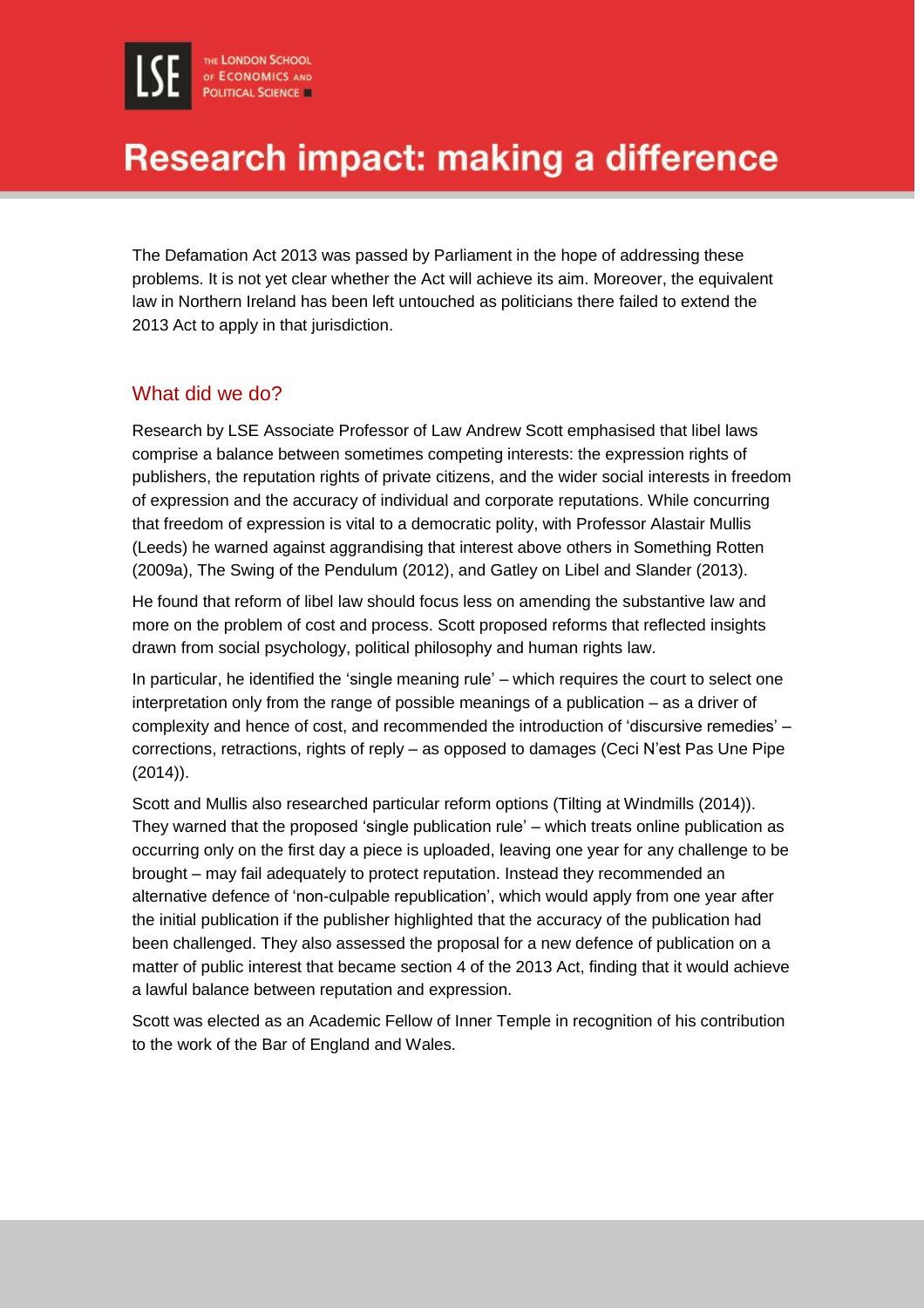#### What happened?

Scott's research was considered by the Government during the development of reform options, and was subsequently relied on during Parliamentary debates and investigations that culminated in the Defamation Act 2013. It has been cited by the courts, and provided the basis for a study conducted by the Northern Ireland Law Commission.

The Ministry of Justice Libel Working Group cited Scott's research in its Report (2010). He was invited to discuss the Draft Defamation Bill (2011) with Ministry of Justice officials.

Scott's research was also circulated among all Peers and Members of Parliament. It was extensively quoted in a House of Commons Library Briefing Paper (2010), and in a House of Lords

'Scott's research was considered by the Government during the development of reform options, and was subsequently relied on during Parliamentary debates and investigations that culminated in the Defamation Act 2013.'

Library Note (2010) that was prepared in advance of the Second Reading debate on the Defamation Bill. Lord Triesman's argument in the Second Reading debate expressly relied on the research.

Scott briefed the House of Commons Select Committee on Culture, Media and Sport in advance of its inquiry on Press Standards, Libel and Privacy (2010). He also gave written and oral evidence to the Joint Select Committee on Defamation (2011), and written evidence to the Joint Select Committee on Human Rights (2012).

The Ministry of Justice Libel Working Group recommended a 'single publication rule', but explicitly considered the option of introducing Scott's 'non-culpable republication' defence. The Joint Committee on Human Rights asked the Government to confirm that it has considered the problem Scott identified with the single publication rule.

The Joint Select Committee on Defamation requested additional evidence from key witnesses on the feasibility of alternative approaches to dispute resolution in libel claims recommended by Scott. The Committee concluded that the Government should explore further the development of a voluntary, media-orientated forum for dispute resolution. In line with Scott's research on costs, the Committee also recommended that the Government should consider further legal protection for those 'without substantial financial means'.

The Joint Select Committee on Human Rights cited Scott's research on the public interest defence, using it to support its own conclusion that the new defence should be preferred.